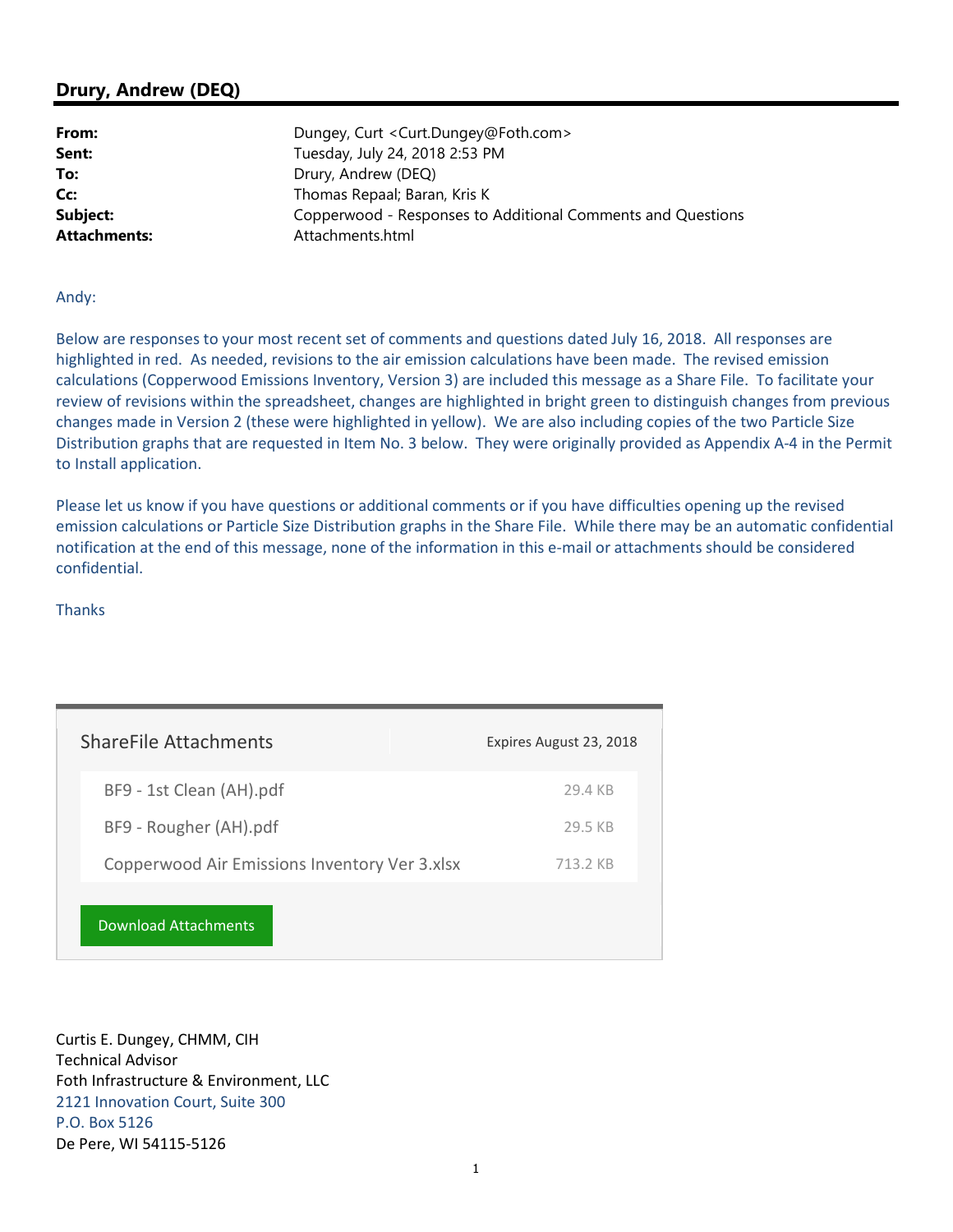Ph: (920) 496-6918 / Fax (920) 496-8516 Cell: (920) 606-6093 <http://www.foth.com>

Go Green, keep it on the screen. Please do not print this email unless necessary.

**From:** Drury, Andrew (DEQ) [\[mailto:DRURYA@michigan.gov\]](mailto:DRURYA@michigan.gov])  **Sent:** Monday, July 16, 2018 9:00 AM **To:** Thomas Repaal <[Thomas.Repaal@highlandcopper.com>](mailto:Thomas.Repaal@highlandcopper.com)  **Cc:** Dungey, Curt [<Curt.Dungey@Foth.com>; Do](mailto:Curt.Dungey@Foth.com)nohue, Steve [<Steve.Donohue@Foth.com>; Ba](mailto:Steve.Donohue@Foth.com)ran, Kris K <[Kris.Baran@Foth.com>; Sm](mailto:Kris.Baran@Foth.com)ith, Cindy (DEQ) <[SMITHC17@michigan.gov>; Ca](mailto:SMITHC17@michigan.gov)rlson, Nicholas (DEQ) <[CarlsonN1@michigan.gov>; La](mailto:CarlsonN1@michigan.gov)ncaster, Edward (DEQ) [<LANCASTERE1@michigan.gov>; Ah](mailto:LANCASTERE1@michigan.gov)ammod, Shamim (DEQ) <[AhammodS@michigan.gov>; M](mailto:AhammodS@michigan.gov)aki, Joe (DEQ) [<MAKIJ3@michigan.gov>](mailto:MAKIJ3@michigan.gov)  **Subject:** Additional Information Request #2 for Copperwood Resources, PTI 180-11A

Mr. Repaal,

The AQD has reviewed the additional information received on 7/3 and 7/13, as well as the GHG and toxic air contaminant emission calculations and the Michigan NSPS Limits calculations and we have a few additional comments and questions:

- 1. While the PM10 and PM2.5 emissions are now below the Significant Emission Rates (SER), the NOx emissions are now above the 40 tpy SER, so none of the PTI exemptions can be used. A limit on LPG usage or hours of operation of the heaters could get the NOx emissions below 40 tpy if needed. As noted in the previous response to comments, the only significant sources of air emissions from the list of exempt emission sources in Section 3.4 of the air permit application were for space heaters and laboratory crucible furnaces. Space heater emissions are now included in the emission calculations while it has been determined that laboratory crucible furnaces will not be used at the mine. Therefore, it is not believed the stated exemptions in Section 3.4 will be needed or relied upon. Nonetheless, it should be pointed out that specific language of the code at R 336.1278 (1) (b) states that the exemptions do not apply to "any activity that results in an increase in actual emissions greater than the significance levels defined in R 336.1119 (emphasis added)." While the facility's calculated maximum emissions are now greater than the 40 tpy Significant Emission Rate (SER) for NOx, the actual emissions for NOx are at 34.3 tpy, which is below the SER. Therefore, it is believed the facility should qualify for the exemptions based on strict language of the code.
- 2. In the Surface Ore Transfer calculations, are the emission factors in Process F001 "Surplus Ore Feed Transfer (using FE) …" (row 21) correct for a front end loader transfer, or should they be revised, as was done for Process F002? The emission factors for "Surplus Ore Feed Transfer (using FEL)" in Process F001 have been revised in Row 21 to reflect use of the formula in the reference "Calculation 1" on the spreadsheet, which is used to characterize movement of material with a front end loader. The changes are highlighted in bright green on the "Copperwood Emissions Inventory Version 3" which is included as a Share File in this response to comments.
- 3. For the TDF wind erosion calculations, can you proved the Particle Size Distribution graphs used to determine the particle size ratios referenced in the response to question 19? The Particle Size Distribution (PSD) graphs for rougher and first cleaner tailings were provided in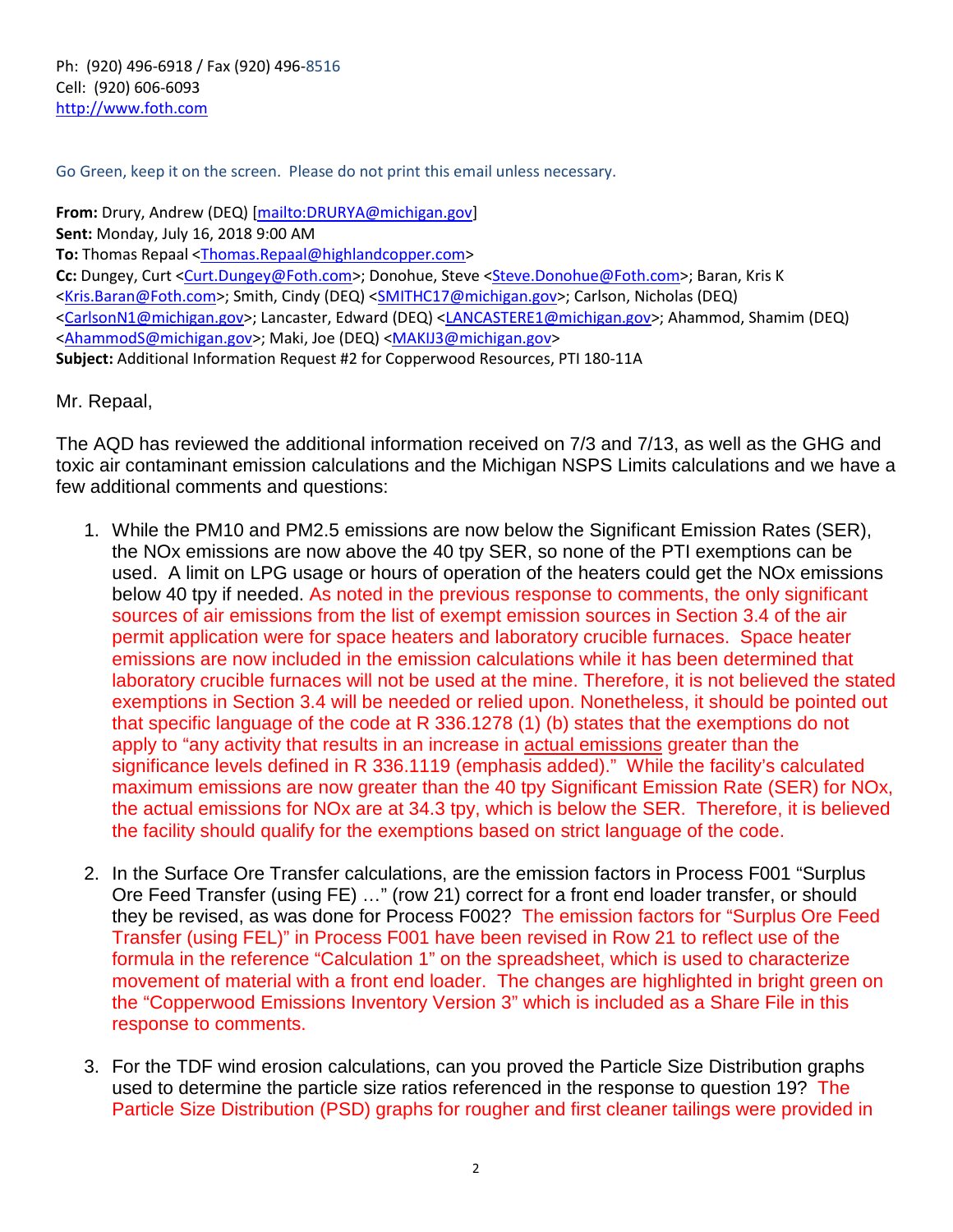the Permit to Install application as Appendix A-4. For easy reference, they are also included with this response to comments.

- 4. In the underground blasting emission calculations, it appears the ton/yr normal production emission rates (row 74) were not updated to reflect the lower settling factor. While the "normal production" emission rates have not been used in the permit application review, please update these emission rates for completeness, if needed. The normal production emission rates in Row 74 have been updated to reflect use of the lower settling factor. The changes are highlighted in bright green on the revised emission calculations that are included as a Share File to this response to comments.
- 5. The top (row 7) of the "Summary PM, Toxics" sheet says "Maximum Facility Emissions for Criteria Pollutants". Please correct this if necessary. The title for the "Summary PM, Toxics" worksheet has been revised in response to this comment. The change is highlighted in bright green on the revised emission calculations.
- 6. The total emissions given at the bottom of the "Summary PM, Toxics" sheet do not appear to include the water truck, reagent truck, and explosives truck traffic and the ore stockpile wind erosion emissions. This does not cause problems, since these emission rates are not used anywhere else and appear to be for information only, but they should be corrected if needed. The total emissions at the bottom of the "Summary PM, Toxics" worksheet have been updated to include ore stockpile wind erosion emissions and emissions due to use of the water truck, reagent truck, and explosives truck on facility access roads. Changes are highlighted in bright green on the revised emission calculations.

Please provide the requested information as soon as possible, but not later than July 30, 2018. Once the emission calculations are complete, the revised dispersion modeling can be run.

Please let me know if you have any comments or questions.

Thank you,

Andrew Drury, Senior Environmental Engineer General Manufacturing/Chemical Process Unit DEQ-Air Quality Division, Permit Section [drurya@michigan.gov](mailto:drurya@michigan.gov)  Phone number: 517-284-6792

Curtis E. Dungey, CHMM, CIH Technical Advisor Foth Infrastructure & Environment, LLC 2121 Innovation Court, Suite 300 P.O. Box 5126 De Pere, WI 54115-5126 Ph: (920) 496-6918 / Fax (920) 496-8516 Cell: (920) 606-6093 <http://www.foth.com>